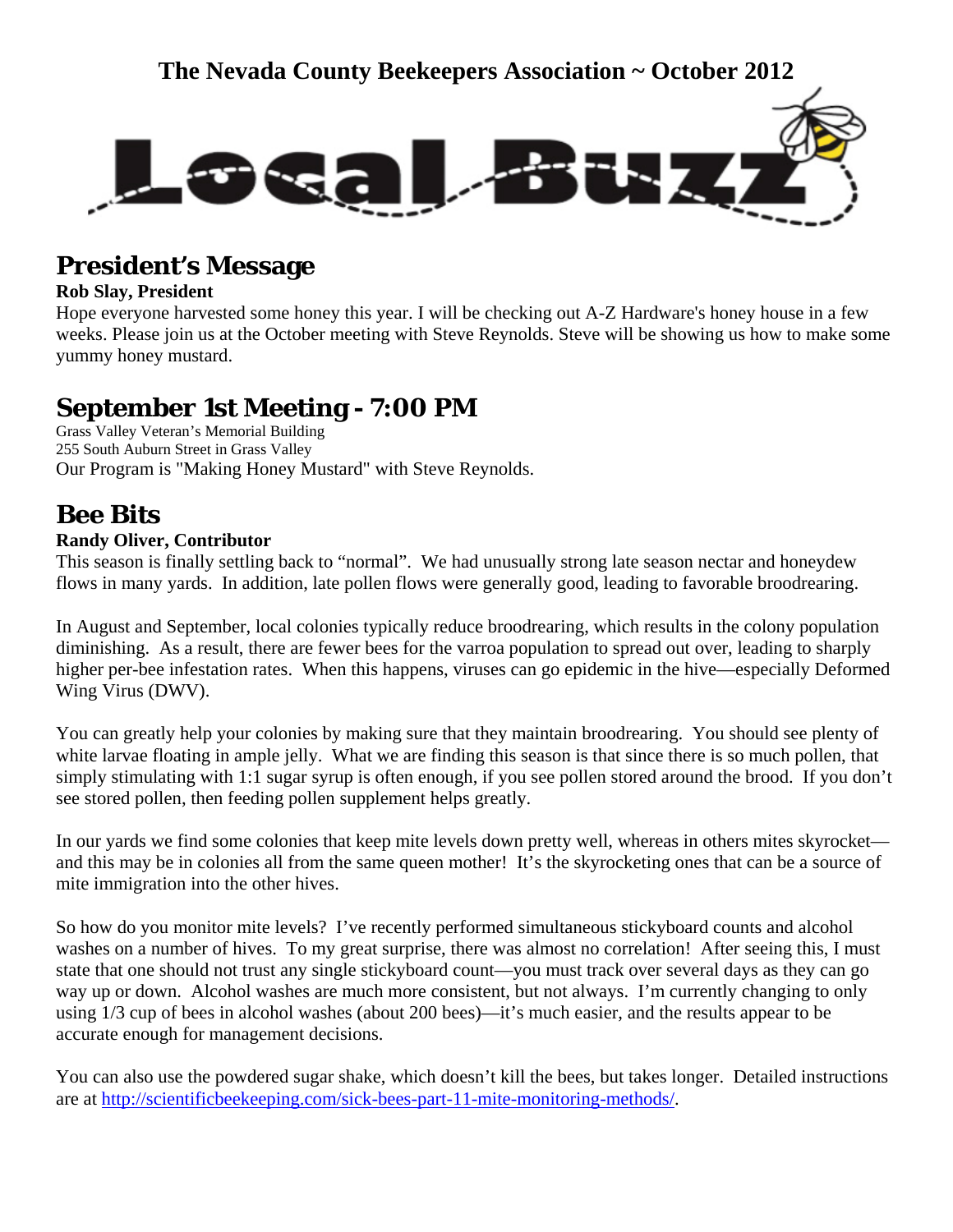## **From the Librarian**

### **Tynowyn Slattery, Librarian**

3 Books concerning beeswax that have been in the library for a while and deserve a look, or even a second look.

### *Beeswax: Production, Harvesting, Processing and Products*

William L. Coggshall and Roger A. Morse, 1984

This little paperback does some heavy lifting in the beeswax information department and if I were to list just the table of contents, it would take up the whole book review.

The title really says it all; if you want encyclopedic information about beeswax, this is the book for you, although I have a couple small caveats; this is the oldest publication of the three books and it does not address wax contamination with pesticides and some of the frame foundation information is dated.

What it really has is the fascination of picking up a dictionary and being trapped into reading entry after entry.

### *Beeswax Crafts*

Search Press1996

This book is in 5 chapters, each written by a different single contributor, covering: Candle making, Modeling, Beauty creams, soaps and polishes, Encaustic art and Wax crayons.

Each section is a good introduction to the subject with a lot of glossy, explanatory pictures, clear instructions and engaging ideas which are a cut above the usual beginning projects: one example is the modeling section which deals with creating wax flowers which are breathtakingly beautiful and were a very popular accomplishment for a lady during the Victorian period; of course these little gems had to be kept under glass, to avoid becoming fuzzy, little dust magnets.

This is not a book for someone already familiar with these crafts or for going into any depth in the subjects, but it definitely is a very thorough sampling and beginning place.

*Beeswax Crafting* 

Robert Berthold Jr.

Wicwas Press, 1993

This book is a combination of the first two in fewer pages...there is a first chapter of the technical aspects of wax creation, processing for art and everyday uses and safety issues followed by chapters on using wax for art and practical home uses.

There are enough pictures (black and white) to get a visual sense of the text, but I miss having color in the art chapters which include, by the way, encaustic painting and making a beautiful wax rose, while, in the back, one can find a list of sources of supplies that are probably current.

This is another good introduction book for the uses of beeswax and contains some information that the previous book doesn't have.

Now for my ultimate favorite use for the magical substance from the bees own head: waxing my sewing thread, yes, waxed thread does not tangle, therefore, saving me from uttering unladylike words and thinking negative thoughts, which quality of life considerations were not covered in any of the three books here reviewed. ...and a note about late books:

The library books are checked out for a month, which can be extended by another month by calling, or preferably, e-mailing me. If problems arise with returning material it can be mailed to:

Tynowyn Slattery, 20493 Rome Road, Nevada City, CA 95959, 530-265-6318 - swoolman@saber.net

## **Raffle Prizes**

### **Karla Hanson, Coordinator**

Thank you all for bringing some great items for our raffles, keep it coming. Plants, eggs, jewelry, soaps, bee items, jams, beautiful metal garden art, the list goes on and on... Thanks to everyone!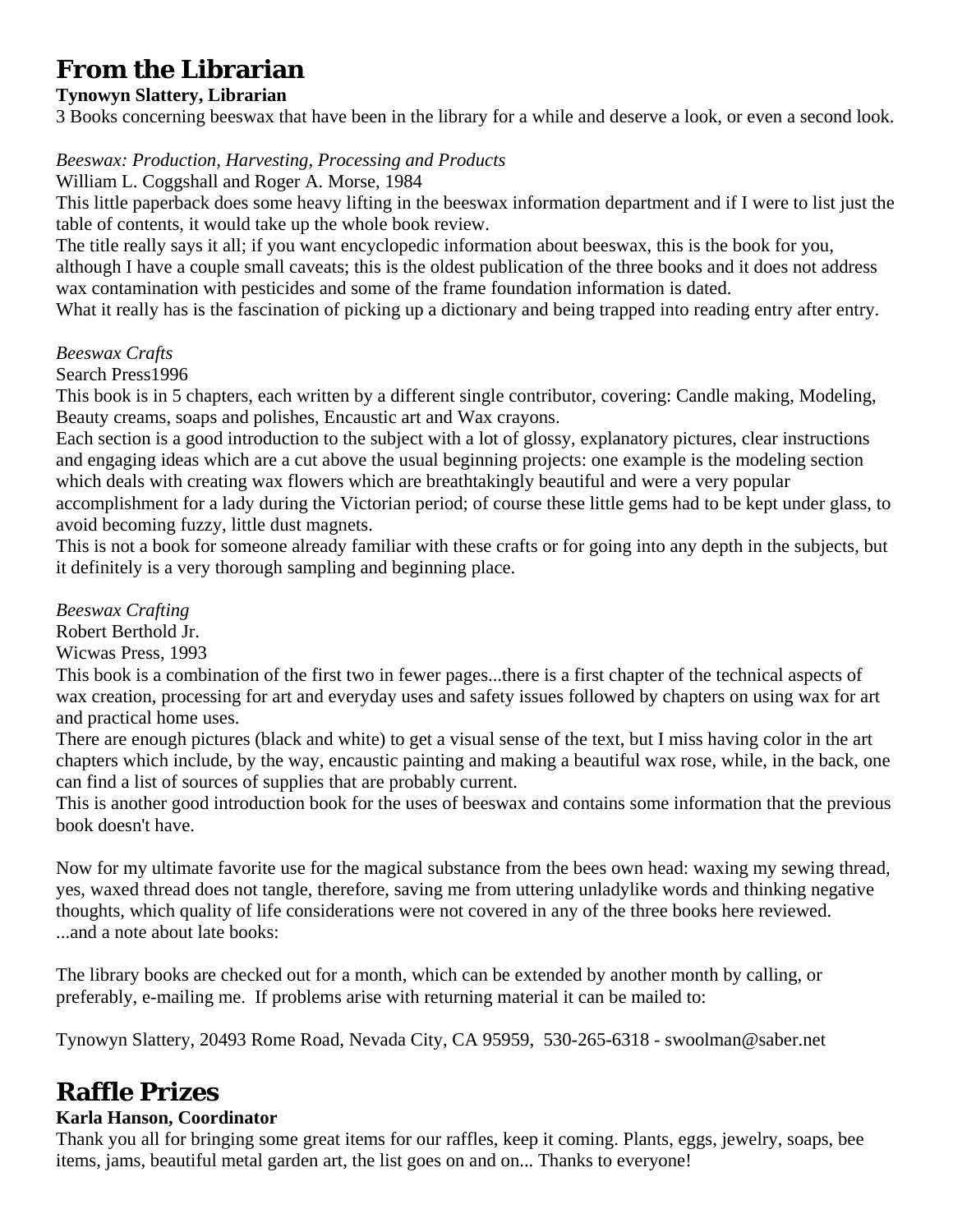## **Helping a Member**

#### **Janet Brisson, Treasurer**

I have found that becoming a beekeeper can be a life changing situation. In our case, it first added income to our farm as we were able to add honey to our list of products that we were selling to the Briar Patch. Then we started to build equipment and became manufacturers which unexpectedly took off. We could not have achieved our success if it had not been for the support of our club.

We are lucky to have Randy Oliver looking over all of us. One thing that we realized about him, he wanted us to be successful in beekeeping and all of our beekeeping endeavors, in fact, he would go out of his way to make sure we are successful. And that is something that we took from him and try to pass it along to other beekeepers to help them become successful. And we get to do this now all over the world. It is an amazingly good feeling.

So when Tracey Stirling, one of our members, found that Bee Venom Therapy helped her chronic pain and health issues, and she realized she needed to spread the word about this amazing process, it only made sense to support her. Tracey started to investigate how well it worked with a lot of health issues such as MS, arthritis and Lyme's disease and realized that she could help a lot of people by becoming a certified Apitherapist.

Although short on funds, Tracey discovered the American Apitherapy Society will be hosting a 3 day intensive workshop on Apitherapy in October in Portland. This will certify her in this industry and bring this skill back to our area to help and inform people.

Tracey set up a page on GoFundMe <http://www.gofundme.com/11qkxs>for lots of information and to explain what she is doing. This page makes it easy to donate directly to Tracey and her trip.

I brought Tracey's plight up at our September meeting where we voted to donate the entire funds of the October Raffle to Tracey's trip. Our raffles usually bring in between \$70 and \$100 each month. Let's help Tracey by bringing in things to donate and help drive up the number raffle tickets sold.

Tracey will be our guest speaker at our November meeting talking about Bee Venom Therapy after she completes her course.

## **This Month's Recipe**

**Recipe from the National Honey Board, submitted by Leslie Gault** 

### **Honey Packed Peaches**

Makes 6 pints

- 2-3/4 cups water, divided
- $\bullet$  1/4 cup lemon juice
- 5 lbs. peaches (or nectarines or apricots), peeled, pitted and cut into wedges
- 1-1/4 cups honey (lighter flavor is best)
- 2 Tablespoons vanilla extract
- 6 small strips lemon zest

In a large bowl, mix 1/4 cup water and lemon juice. Stir fruit in gently, coating all pieces. Set aside. In a small saucepan, bring honey and remaining water to a boil. Remove from heat; stir in vanilla. Cover pan to keep contents hot. Pack fruit gently into 6 hot sterilized pint jars, filling to 1/4 inch from top of jar, and place a piece of lemon zest in each jar. Fill jars with honey mixture up to 1/4 inch from tops. Wipe rims of jars; top with lids. Screw on bands. Place jars on rack in canning kettle of hot water, adding water if necessary to bring water level to 1 inch above tops of jars. Bring water to a rolling boil; boil for 25 minutes (or more if at altitude). Remove jars carefully and cool on a wire rack.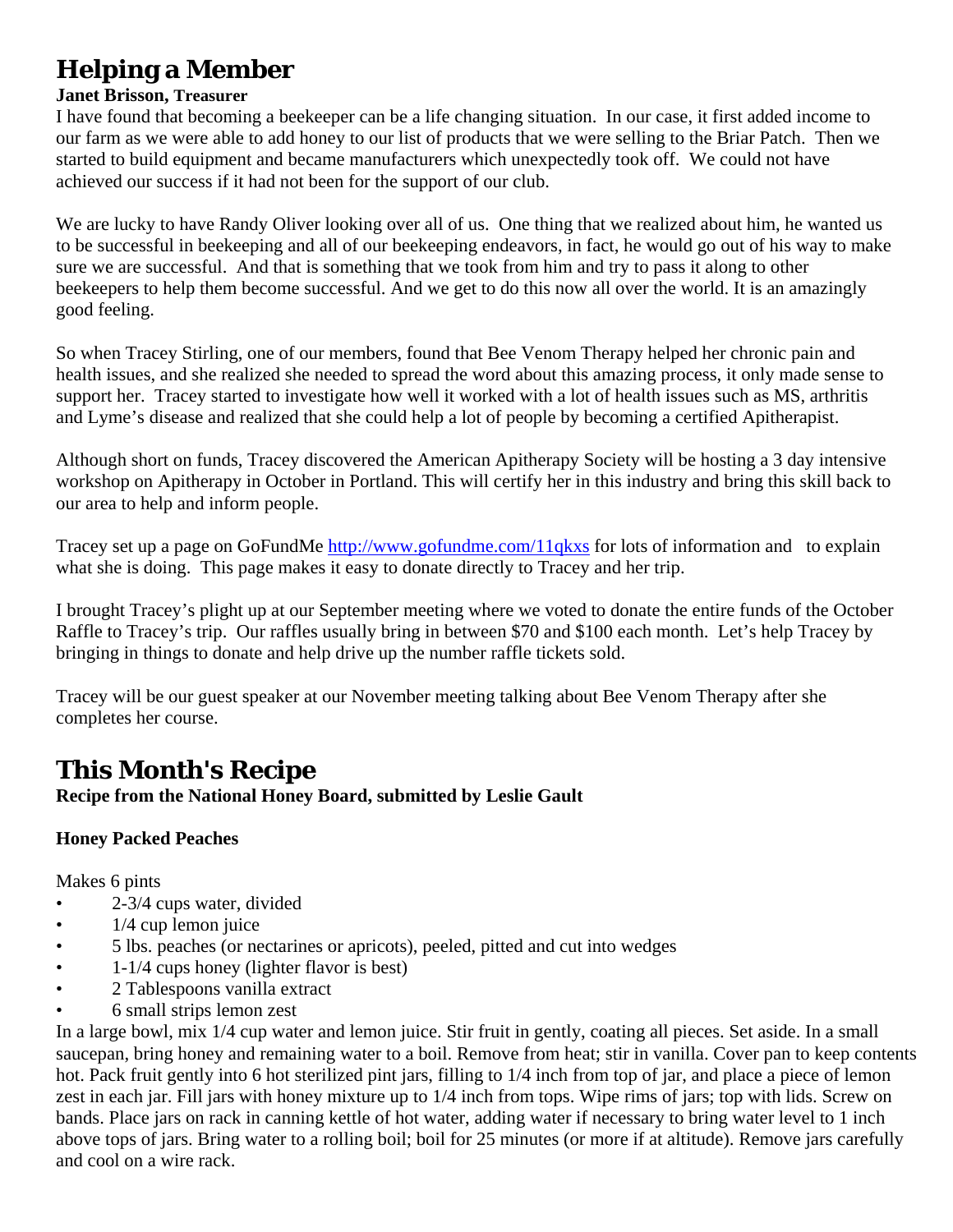## **Country Rubes Combo Screened Bottom Boards**

Special NCBA Club Price! Call Janet [f](mailto:rubes@countryrubes.com)or details. 530- 913-2724 or [rubes@countryrubes.com](mailto:rubes@countryrubes.com)

## **Honey Extraction House**

A to Z Supply has a honey extraction house available for rent. Equipment is provided and the room is heated and there's lots of hot water for clean up. For more information: 530.273.6608



They are \$3.80 per 2 strips.

I Can bring to them to the meeting or you can pickup. Call Brion Dunbar 530/470-8691



## **Sacramento Beekeeping Supplies**

- Complete line of all beekeeping supplies
- American dealer for Sheriff suits
- Gifts—bee themed children's wear, tableware, garden décor
- Books—children's beekeeping, homemade cosmetics, candles
- Beeswax candles, molds, waxes, dyes, scents, and wicks
- Honeycomb sheets for rolling candles—35 colors

2110 X Street, Sacramento, CA 95818 (916) 451-2337 fax (916) 451-7008 Webpage at [www.sacramentobeekeeping.com/](http://www.sacramentobeekeeping.com/) email:[info@sacramentobeekeeping.com](mailto:%20info@sacramentobeekeeping.com) Open Tuesday through Saturday 10:00 – 5:30 Mail Orders Receive Quick Service

## **Goodies Sign-up**

### **Karla Hanson, Coordinator**

Please let me know if you can bring a treat for any of the coming meetings. We still need treats for our September, October, and November meetings. Contact Karla Hanson, [queenbeez@att.net](mailto:queenbeez@att.net)

# **April Minutes**

### **Jack Meeks, Secretary**

President Rob Slay opened with a Q&A. Dan & Alene Kelly were visitors. A Motion from Janet Brisson: Use \$1000 for Apitherapy trip by Tracey Sterling was passed. Nevada County 4H beekeepers will receive donations of supplies, and Rob Slay will conduct classes for 4H members. Dan Wheat's A to Z Supply on Ridge Road (530) 273-6608 has a heated extractor room with supplies and facilities for beekeepers.

# **Club Membership**

### **Janet Brisson, Treasurer**

If you are a new member and want to sign up but can't make it to the meeting, you can sign up on line at NCBEES.net or email Janet at [rubes@countryrubes.com](mailto:rubes@countryrubes.com)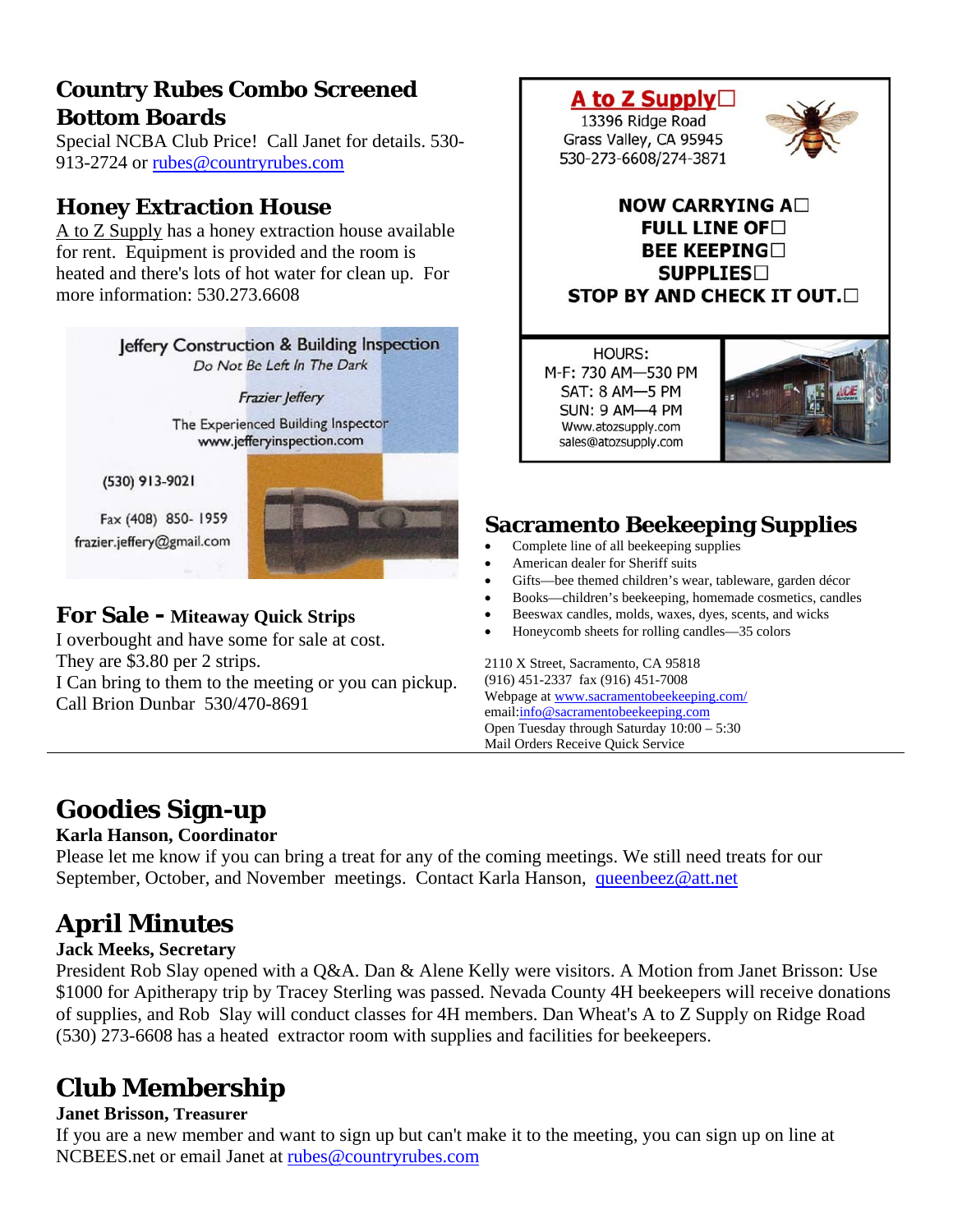## **Volunteer Your Time**

### **Diane Benton, Contributor**

Think about volunteering at the 4H County Wide Project for Beekeeping.

A generous donation of supplies was made recently to the 4-H Beekeeping Project by Mr. & Mrs. Madrid. They donated hats, veils, suits, tools, smokers, books and beehives. Literally everything a beginning beekeeper would need. The idea of the beekeeping project has been around for some time however whenever an introductory meeting is held, students eventually drop out because it can be cost prohibitive. The fact is that most young children living in this county are from lower income families. The goal of the project is to teach children how to start a hive, take care of their bees and eventually extract the honey and sell it; plowing the profits back into the program.

They have all the supplies but now need to get the word out to kids that this program exists. April Reese from A to Z Supply spoke at our August meeting about the program so I called for more details. April has been involved with 4-H for 4 years with her children in poultry, swine, archery and canning. She is going to create a flyer to get the word out about the beekeeping project. People are also needed to give presentations to these children at 4-H meetings or in the classroom. I'm sure that Rob Slay, who heads this project, can use your help at the hands-on bee yard meetings.

If you would like to volunteer you can pick up a volunteer form from Jill Simmons, the 4-H office manager, located upstairs in the Vet's Hall. She is there from 8:00 to 5:00 on Tuesdays and Thursdays. The only other requirement to be a volunteer is get a DOJ fingerprinting at the Sheriff's office at the Rood Center in Nevada City. If you would like to donate money, make your check out to Nevada County 4-H with a notation that it is for the beekeeping project and mail it to the 4-H, Grass Valley Veteran's Memorial Bldg., 255 South Auburn St., Grass Valley, CA 95945.

They are also looking for a centralized location for the bee yard. Grass Valley would be ideal. If anyone has a corner of their property they would like to loan or empty lot or land in town, please call April at 274-3871 or Rob at 263- 5618. Since the Boy Scouts of America discontinued their beekeeping merit badge, 4-H is one of the few ways left to introduce young people to beekeeping!

April Reese, 4-H Council President, receives a check from an association member for the 4-H Beekeeping project. She is shown here with her dad Dan Wheat, a Nevada County Beekeepers Association member.



# **How to ID a bee**

**Lynn Williams, Contributor**



What's happening to the honeybees? Every year, colony collapse disorder decimates the European honeybee population in the United States. The important question may not be where the missing bees are — but rather, which bees are still here. UW-Madison entomologist Claudio Gratton thought that there had to be a more efficient way to do things, so he contacted Electrical and Computer Engineering Professor Bill Sethares to ask if he could create a system for digital taxonomy, possibly even an iPhone application, that could quickly and accurately identify bee species from images of their intricately veined wings. Full story at:

<http://www.engr.wisc.edu/news/archive/2012/ECE2012-bees.html>